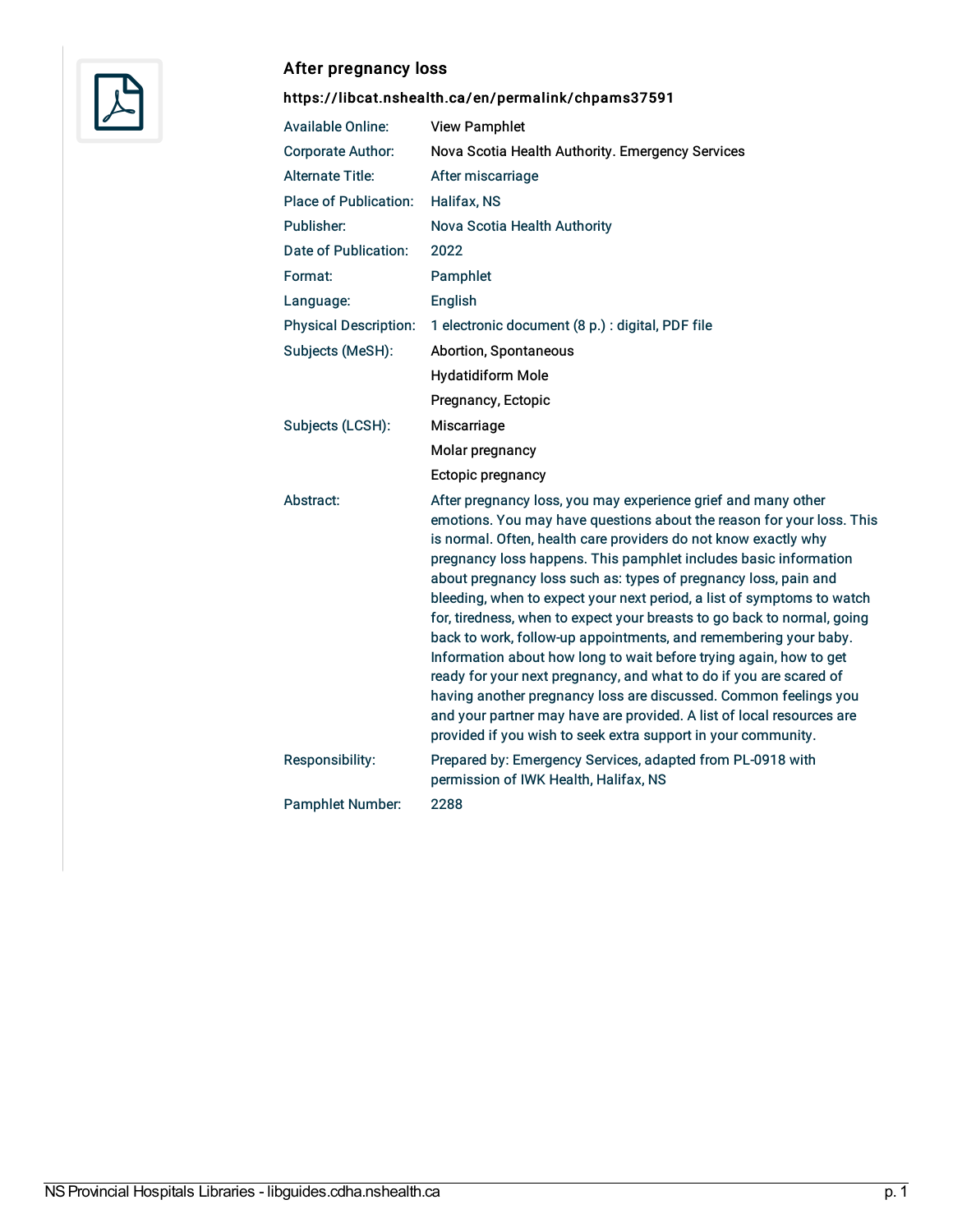

# Ectopic pregnancy

# <https://libcat.nshealth.ca/en/permalink/chpams35499>

| <b>Available Online:</b>     | <b>View Pamphlet</b>                                                                                                                                                                                                                                                                                                                                                                                                                       |
|------------------------------|--------------------------------------------------------------------------------------------------------------------------------------------------------------------------------------------------------------------------------------------------------------------------------------------------------------------------------------------------------------------------------------------------------------------------------------------|
| Corporate Author:            | Nova Scotia Health Authority. Emergency Services                                                                                                                                                                                                                                                                                                                                                                                           |
| <b>Alternate Title:</b>      | <b>Tubal pregnancy</b>                                                                                                                                                                                                                                                                                                                                                                                                                     |
| <b>Place of Publication:</b> | Halifax, NS                                                                                                                                                                                                                                                                                                                                                                                                                                |
| Publisher:                   | Nova Scotia Health Authority                                                                                                                                                                                                                                                                                                                                                                                                               |
| Date of Publication:         | 2018                                                                                                                                                                                                                                                                                                                                                                                                                                       |
| Format:                      | Pamphlet                                                                                                                                                                                                                                                                                                                                                                                                                                   |
| Language:                    | English                                                                                                                                                                                                                                                                                                                                                                                                                                    |
| <b>Physical Description:</b> | 1 electronic document (5 p.) : digital, PDF file                                                                                                                                                                                                                                                                                                                                                                                           |
| Subjects (MeSH):             | Pregnancy, Ectopic                                                                                                                                                                                                                                                                                                                                                                                                                         |
| Subjects (LCSH):             | Ectopic pregnancy                                                                                                                                                                                                                                                                                                                                                                                                                          |
| Abstract:                    | An ectopic pregnancy (also called a tubal pregnancy) is a pregnancy<br>that happens outside of the uterus, usually in the fallopian tubes. This<br>is a possible medical emergency and can lead to death if not treated.<br>Symptoms, causes, risk factors, treatment, possible complications, and<br>ways to lower your risk factors are provided. The French version of this<br>pamphlet 1963, "Grossesse ectopique", is also available. |
| <b>Responsibility:</b>       | Prepared by: Beverly Clarke, RN, Emergency Services; Reviewed by:<br>Heather Peddle-Bolivar, CNE, Emergency Services                                                                                                                                                                                                                                                                                                                       |
| <b>Pamphlet Number:</b>      | 1561                                                                                                                                                                                                                                                                                                                                                                                                                                       |